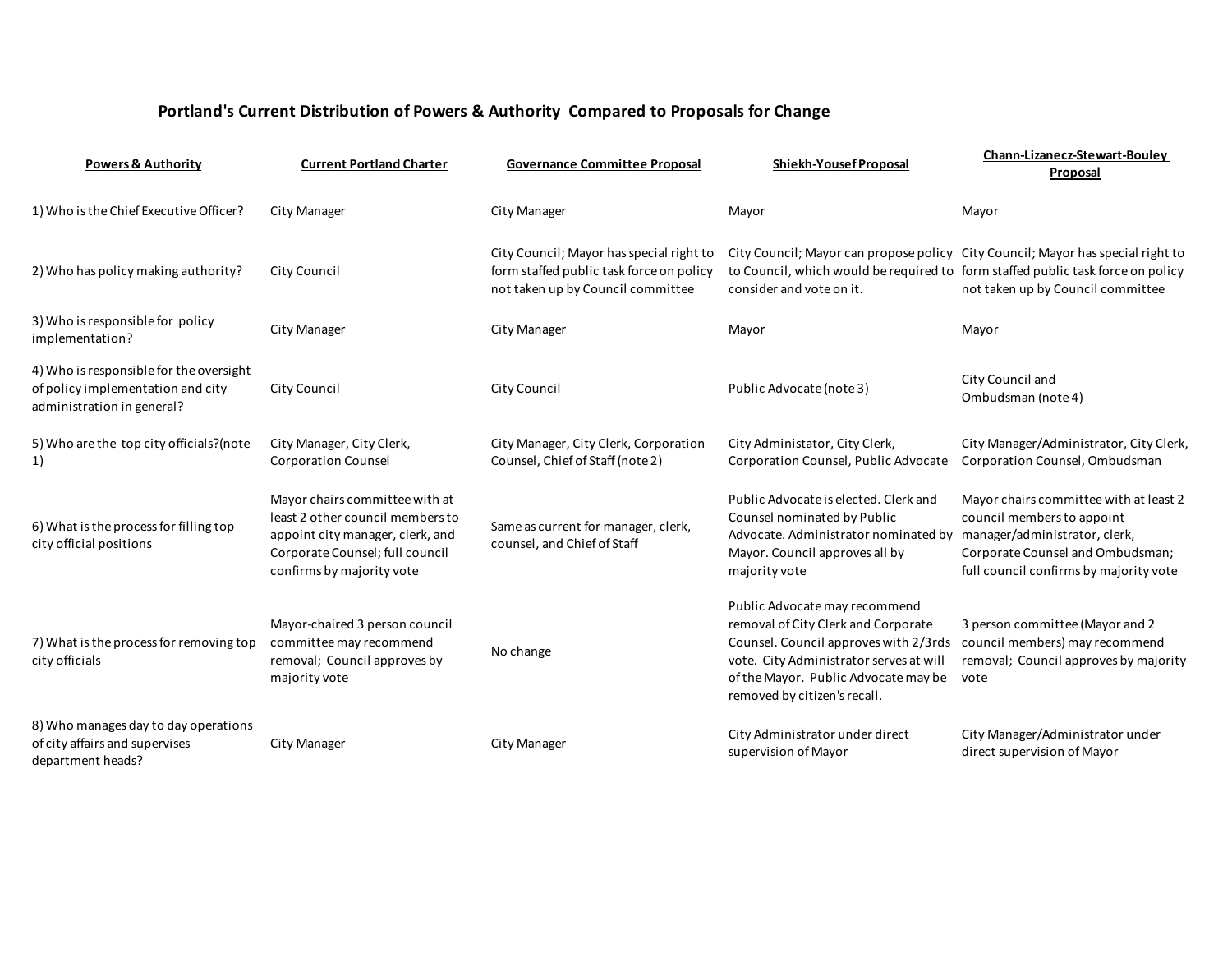| 9) How are Department Heads hired<br>and removed?                      | City Manager nominates; Council<br>approves. Heads serve at will of the<br>City Manager.             | no change                                                                                                | Mayor nominates; Council approves;<br>Heads serve at will of the Mayor                                                         | 3 person committee (2 Council<br>members plus mayor or city manager)<br>nominates and may recommend<br>removal; Council approves by majority<br>vote |
|------------------------------------------------------------------------|------------------------------------------------------------------------------------------------------|----------------------------------------------------------------------------------------------------------|--------------------------------------------------------------------------------------------------------------------------------|------------------------------------------------------------------------------------------------------------------------------------------------------|
| 10) Who Creates and Appoints<br>members to Council Committees?         | Mayor, but council may override<br>with 2/3 vote.                                                    | no change                                                                                                | President of Council can create<br>committees and appoint members                                                              | Council Chair                                                                                                                                        |
| 11) Who appoints members of city<br>boards and commissions?            | Council                                                                                              | no change                                                                                                | PA nominates; Council approves/<br>rejects                                                                                     | Council                                                                                                                                              |
| 12) Is mayor a member of Council? If<br>yes, does mayor have a vote?   | Mayor is voting member and chairs<br>the Council.                                                    | no change                                                                                                | Mayor is not a member                                                                                                          | Mayor is not a member                                                                                                                                |
| 13) Who has authority for preparing/<br>approving Municipal Budget     | City Manager prepares with<br>"guidance" from Mayor; Council<br>approves                             | Mayor prepares with assistance from<br>Manager; Council approves                                         | Mayor prepares with assistance of<br>Administrator; Council approves                                                           | Mayor prepares full City Budget with<br>funding policy for priorities, City<br>Manager assists with gathering<br>departmental info; Council approves |
| 14) Who has authority for preparing/<br>approving School Budget?       | School Board/superintendent with<br>guidance from Council; approval by<br>Council and then by voters | no change                                                                                                | Mayor prepares with School Board<br>Chair and Superintendent; School<br>Board approves and sends to voters;<br>no Council vote | School Board/superintendent with<br>guidance from Council; approval by<br>Council and then by voters                                                 |
| 15) Can Mayor veto the municipal<br>budget approved by the Council?    | Yes<br>Override requires 6 (of 8) votes.<br>Mayor does not vote                                      | No                                                                                                       | Yes; 75% majority needed to override<br>veto                                                                                   | Yes; 75% majority needed to override<br>veto                                                                                                         |
| 16) Can Mayor veto other Council<br>decisions?                         | No                                                                                                   | No                                                                                                       | Yes -- full veto power over all policies,<br>ordinances, orders, expenditures, etc.;<br>council requires 75% vote to override  | No                                                                                                                                                   |
| 17) How long does the Mayor serve in<br>office?                        | 4 years                                                                                              | 4 years                                                                                                  | 4 years, corresponding with<br>Presidential election years                                                                     | 4 years                                                                                                                                              |
| 18) Are their mayoral term limits?                                     | 3 terms                                                                                              | 3 terms                                                                                                  | 2 terms                                                                                                                        | 3 Terms                                                                                                                                              |
| 19) Can Mayor be removed before term<br>is over?                       | via citizens' recall                                                                                 | via citizens' recall                                                                                     | via citizens' recall                                                                                                           | via citizens' recall or by 2/3 vote of<br>Council                                                                                                    |
| 20) Have new powers/authority been<br>proposed for non-city officials? | None                                                                                                 | Charter Arbitration Panel (note 5)<br>Required City Council hearing for<br>Referendum Advocates (note 6) | None                                                                                                                           | None                                                                                                                                                 |